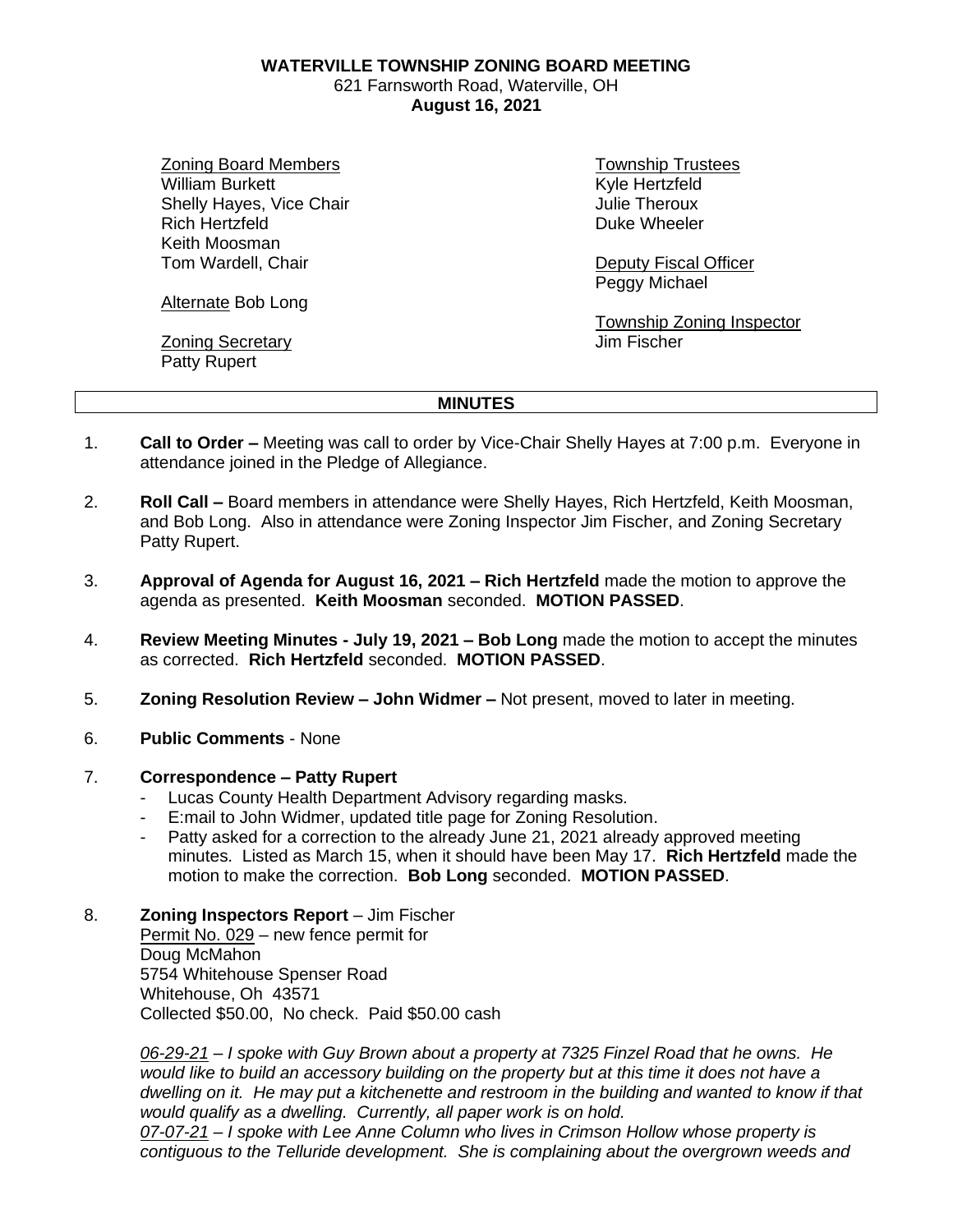*thistle seed blowing onto their property and the neighboring properties and swimming pools. I am working with Homes by Josh Doyle to have the property mowed.*

07-27-2021 – I spoke with Guy Brown and also Joe Bublick, who will be the contractor for Mr. Brown. He is still considering his options.

07-26-21 – I spoke, in person, to Mike Mallery of Homes by Josh Doyle, about the weed problem on the Telluride property located on Dutch Road. We agreed that he would have his maintenance personal take care of the problem by 08-13-21, which was a few days over two weeks. This was the second time we have met in person and the second time I was told two weeks was adequate to get the property mowed or chopped. The first time were talked about the problem was after the BZA meeting for the Telluride fence. Currently I have left two phone messages to return my call, but he has not. I will make one more phone attempt and if I am not successful, I will be sending a certified letter to him as long as I have support from the Trustees and the Solicitor.

08-03-21 – I spoke with Mike Schroeder from Lial School about an accessory building to be placed on the property. When he has his paperwork in place he will call for a permit appointment.

08-04-21 – I spoke with Dale Largent, 7850 Finzel Road about a neighbor possibly running a landscape business or a trucking or construction business from the adjacent property which is zoned, Agriculture, without the proper permits. I am looking into this issue.

08-11-21 – I spoke with Tom Birsen, 6661 Waterville Monclova Road. He wants to construct an accessory building and wanted to know if there are any zoning issues to be fulfilled. When he has his paperwork ready, he will call for an appointment.

08-12-21 – I spoke with Jack Trail about a property at the corner of Noward Road and St. Rt. 64 (33.11 acres). He would like to change the zoning from Agriculture to Commercial. I need to review the process, get the correct forms, and get back to him.

08-16-21 – I have to speak with Roger Fisher, from Fallen Timbers Fairways. He would like the name and number of the developer who will be constructing the plat. I have that information and will pass it along to him.

Much discussion ensued with 08-04-21 call from Dale Largent, complaining about potential commercial business. Jim will investigate.

Discussing Jack Trails property to be zoned commercial, discussion came up as to whether or not we need an Architectural Review Board.

## 9. Old Business -

**Zoning Resolution Review** – John Widmer – John was not present, but some questions and comments the board discussed are as follows:

Labeling on township maps need to reflect the new bypass being labelled correctly. (US24) References to old US24, need to be labelled River Rd., Anthony Wayne Trail, South River Rd. as appropriate. Plan commission needs to be notified and we need to make sure the maps/map is correct for new resolution.

Section 9 Page 121 – Sentence #2. Level specificied below (should be above). Section 10 10.8.C – Remove "in" after within. Section 11 - Nothing Section 12 - Nothing Section 13 – Nothing